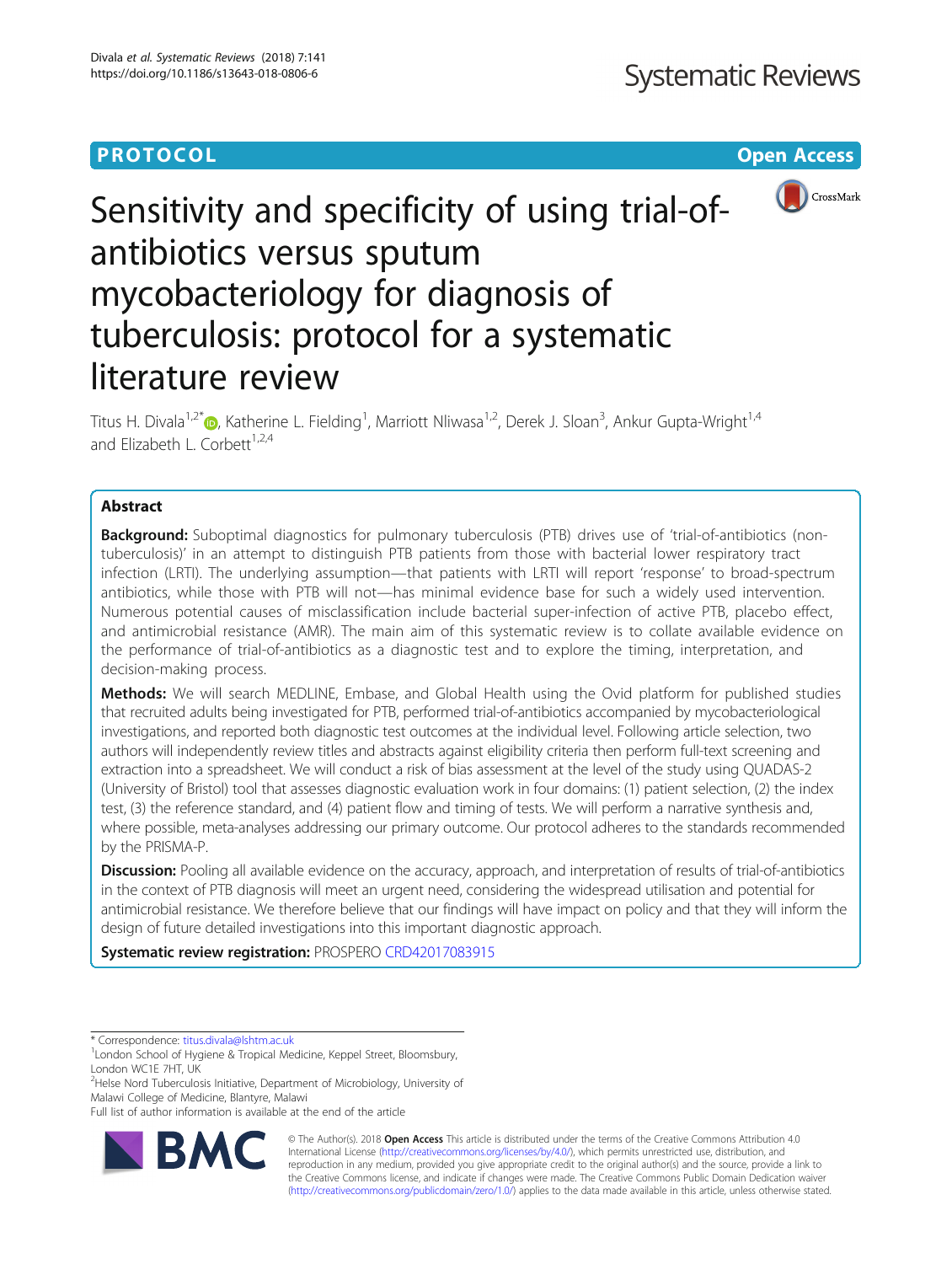## Background

Limitations of current diagnostics remain a challenge in the fight against tuberculosis (TB), a leading cause of infectious disease mortality with 10.4 million new cases and 1.8 million deaths annually [\[1](#page-4-0)]. To complement the suboptimal diagnostics, standard diagnostic algorithms in resource-limited settings include a 'trial-of-antibiotics.' This is a course of broad-spectrum antibiotics, with negligible Mycobacterium tuberculosis activity, given to patients with symptoms such as cough in order to 'rule- out' or 'rule in' TB [\[2](#page-4-0)–[4](#page-4-0)]. Patients with negative sputum mycobacteriology who respond to the antibiotic treatment are considered TB negative, while those who remain symptomatic are deemed likely to have TB and undergo further evaluations leading on to receiving TB treatment.

Approximately 26.5 million antibiotics courses are prescribed in the course of diagnosis of the 5.3 million smear negative TB registrations per annum [[7](#page-4-0)]. This estimate is based on assuming an average of 5 antibiotic courses per sputum-negative treatment initiation, with 2 courses given to the patients before TB treatment [[5](#page-4-0)] and the other 3 courses accounting for patients whose symptoms resolved and TB was ruled out  $[6]$ . Despite this widespread use, there has been no previous systematic review of the diagnostic performance of trial-of-antibiotics. The objective of this review is to assess existing evidence for the diagnostic sensitivity and specificity of using trial-of-antibiotics compared to sputum culture for TB diagnosis.

Other important evidence gaps on this subject include the choice of non-TB antibiotics (except for avoidance of those with known anti-TB activity), timing of the treatment, number of trials, the definition of treatment response, and the exact management after knowing the treatment outcome. Lack of consolidated evidence in these may be the source of the variations of implementation of trial-of-antibiotics across national programs. We will in this review consolidate existing evidence related to these gaps as our secondary objectives.

## Research question

Our study will address the following Population, Index test, Reference test, Outcome (PIRO) question.

## **Objectives**

### Primary objective

Our primary objective is to determine the sensitivity and specificity of using a trial-of-antibiotics compared to sputum mycobacteriology for diagnosis of pulmonary TB (PTB).

### Secondary objectives

Our secondary objectives are as follows:

- To describe the timing of prescription of the trialof-antibiotics in TB diagnostic algorithms as reported in included articles
- To describe the type, duration, and number of prescriptions of routine oral antibiotics
- To establish how response to trial-of-antibiotics is interpreted and the decision-making process following positive or negative results

## **Methods**

## Eligibility criteria

We will include studies in any language published after 1993 that recruited adults being investigated for PTB and performed and reported outcomes of both trial-of-antibiotics and mycobacteriology investigations as part of their diagnostics work up. We will define mycobacteriology tests as any laboratory test that identifies evidence of MTB from a sputum sample. There is no defined reference mycobacteriology diagnostic test for MTB; each of the available tests has considerable flaws. Considering the time period of the review, we expect smear microscopy, smear microscopy using a fluorescent microscope, Cepheid GeneXpert, and mycobacterial culture. The guiding PIRO (population, index test, reference test and Outcome) framework for the research question is as presented in Table [1](#page-2-0) below.

## Information sources and search strategy

We will search for studies meeting the eligibility criteria in MEDLINE, Embase, and Global Health using the Ovid platform. We will use the search strategy presented in Table [2](#page-2-0) below to retrieve studies from the databases. We have chosen to include studies published after 1993 when the World Health Organization declared tuberculosis as a 'global emergency' greatly increasing funding and international commitment to tuberculosis research, management, and control efforts.

In Table [2](#page-2-0) below, we have presented our search strategy for MEDLINE, which has also been adapted for Embase and Global Health (see Additional file [1\)](#page-3-0). This search strategy was reviewed by an information retrieval expert from the LSHTM library (Table [2\)](#page-2-0). After completing the search in these databases, we will export results to Endnote X8 and remove all duplicates. We will also include all relevant articles identified from citations and reference lists of all included articles.

## Study selection and data extraction

Investigator TD will implement the search strategy, and then, investigators TD and MN will independently sift through titles and abstracts of the resulting papers against the eligibility criteria. TD and MN will independently assess full texts of the included papers for eligibility using the above criteria. The main reason for non-inclusion at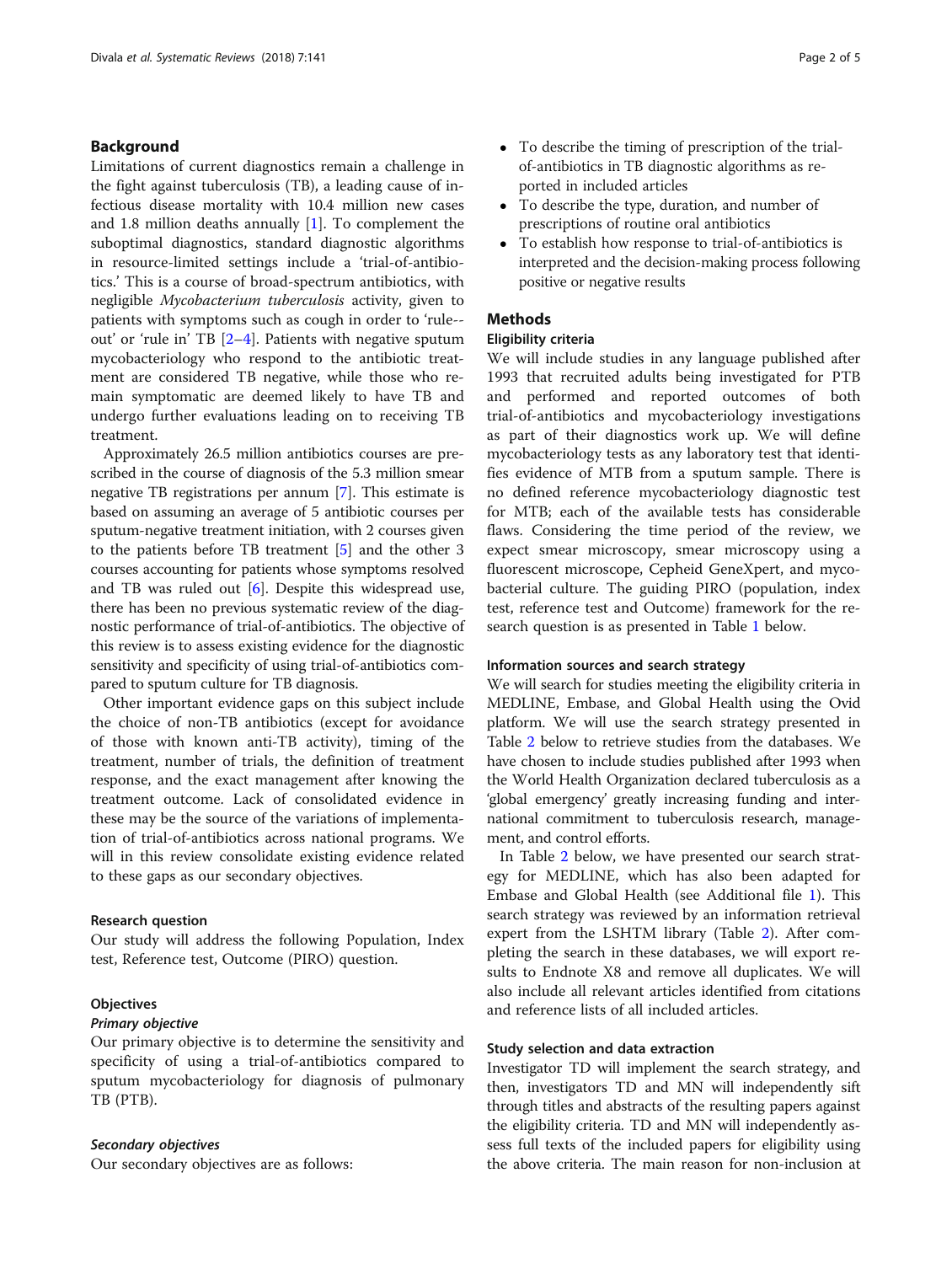<span id="page-2-0"></span>Table 1 Research question

| Reference test | Any mycobacteriology test (we expect smear microscopy, smear microscopy using a fluorescent microscope, Cepheid GeneXpert,<br>and mycobacterial culture) |
|----------------|----------------------------------------------------------------------------------------------------------------------------------------------------------|
|                |                                                                                                                                                          |

Outcome Proportion of mycobacteriology-positive or mycobacteriology-negative participants correctly identified by trial-of-antibiotics (sensitivity and specificity)

Design Cross-sectional, cohort, and randomised controlled studies

Table 2 Search strategy for MEDLINE using Ovid platform Search in Ovid MEDLINE

| Search line | Search terms                                                                                                             |
|-------------|--------------------------------------------------------------------------------------------------------------------------|
| Part 1      | Defining study population                                                                                                |
| 1.          | exp Tuberculosis/                                                                                                        |
| 2.          | tuberculosis.mp.                                                                                                         |
| 3.          | (suspect* adj3 (TB or Tuberculosis)).mp.                                                                                 |
| 4.          | (presumpt* adj3 (TB or Tuberculosis)).mp.                                                                                |
| 5.          | (probabl* adj3 (TB or Tuberculosis)).mp.                                                                                 |
| 6.          | exp Cough/                                                                                                               |
| 7.          | tb.mp.                                                                                                                   |
| 8.          | (suspect* adj3 (TB or Tuberculosis)).mp.                                                                                 |
| 9.          | or/1-8                                                                                                                   |
| Part 2      | Defining study intervention                                                                                              |
| 1.          | (Antibiotic* adj3 trial).mp.                                                                                             |
| 2.          | antibiotic*.mp.                                                                                                          |
| 3.          | Anti-Bacterial Agents/                                                                                                   |
| 4.          | (oral* adj3 antibiotic*).mp.                                                                                             |
| 5.          | (amox?cillin or erythromycin or azithromycin or<br>doxycyclin* or Vibramycin or clavulanic acid or co-<br>amoxiclav).mp. |
| 6.          | or/10-14                                                                                                                 |
| Part 3      | Defining study outcome                                                                                                   |
| 1.          | exp "Sensitivity and Specificity"/                                                                                       |
| 2.          | sensitivity.mp.                                                                                                          |
| 3.          | specificity.mp.                                                                                                          |
| 4.          | accuracy.mp.                                                                                                             |
| 5.          | exp "Predictive Value of Tests"/                                                                                         |
| 6.          | ((positive or negative) adj2 predictive value).mp.                                                                       |
| 7.          | (ppv or npv).mp.                                                                                                         |
| 8.          | or/16-22                                                                                                                 |
| Part 4      | Subject combinations                                                                                                     |
| 1.          | 9 and 15 (population and intervention)                                                                                   |
| 2.          | 23 and 24 (Population and intervention and outcome)                                                                      |
| Part 5      | Applying pre-defined limits                                                                                              |
| 1.          | limit 25 to yr="1993 -Current"                                                                                           |

the full-text stage will be documented. Investigator KF will resolve any disagreements in eligibility. Investigators TD and MN will then extract data from all the eligible papers into an excel spreadsheet. Should we identify multiple publications from the same study, we will report data from one.

For studies with missing or incomplete information for meta-analysis, we will contact the authors by using the contact information provided in the publications. When attempts to contact the authors have not been successful, such studies will be excluded from the meta-analysis.

## Quality assessment

We will conduct a risk of bias assessment at the level of the study using the QUADAS-2 (University of Bristol), the recommended tool for evaluating primary studies for the inclusion in systematic reviews for diagnostic accuracy. The tool, provided in Additional file [2,](#page-3-0) has four domains evaluating (1) patient selection, (2) the index test, (3) the reference standard, and (4) patient flow and timing of tests. Assessment is done with respect to risk of bias and applicability of results.

### Data analysis

We will provide a narrative synthesis of our results summarising the key findings, reporting on their consistency and quality, and identifying evidence gaps or limitations. We will perform a meta-analysis for sensitivity and specificity of trial-of-antibiotics against mycobacteriology tests for all studies providing true positives, false positives, true negatives, and false negatives. Our sensitivity-specificity joint modelling will require each study to provide data for both sensitivity and specificity.

We will utilise the MIDAS module [[7\]](#page-4-0) in Stata statistical software (version 15.0; Stata Corporation, College Station, TX, USA), to carry out the meta-analysis. We will also report point estimates and 95% confidence intervals, for sensitivity and specificity of trial-of-antibiotics versus mycobacteriology for each study and for pooled data, using bivariate random effects meta-analysis. We will report these results using a forest plot and plot a summary receiver operating characteristics (SROC) curve. We will examine clinical utility of trial-of-antibiotics using a Fagan plot.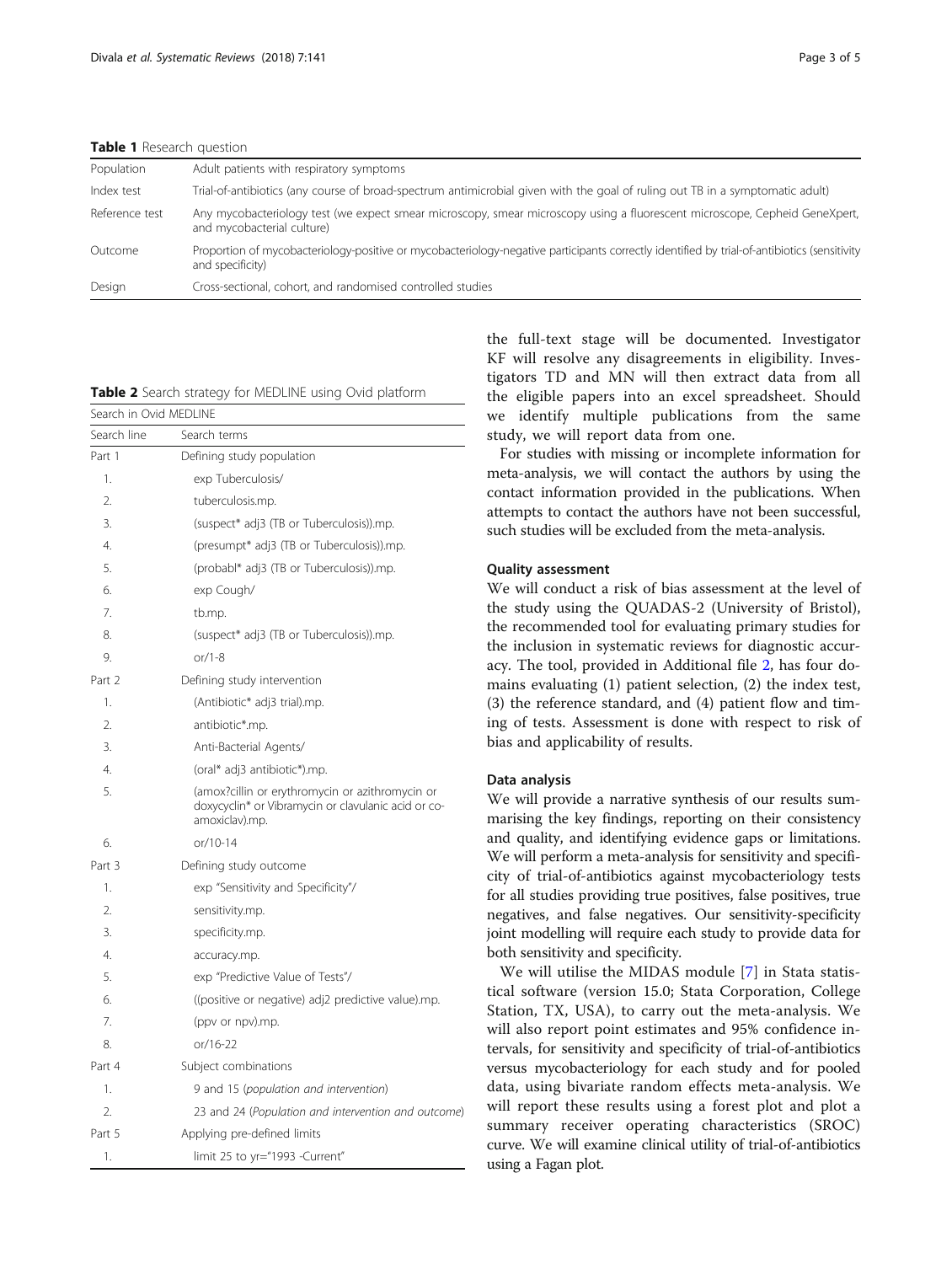## <span id="page-3-0"></span>Subgroup analyses

We will perform the following subgroup analyses:

- 1. Geographical location. While sensitivity and specificity cannot be influenced by disease prevalence, in the case of trial-of-antibiotics, causes of symptoms and antibiotic susceptibility may vary from place to place. We will assess performance of trial-of-antibiotics versus mycobacteriology in the following regions: (1) sub-Saharan Africa, (2) Asia, and (3) South America.
- 2. Type of reference test. The goal of a reference standard test is to provide error-free classification of the disease outcome presence or absence. Since for TB, there is no test that truly meets this definition, the performance of trial-of-antibiotics may vary depending on the inherent properties of each reference standard. We will assess the performance of trial-of-antibiotics versus mycobacteriology in the following regions: (1) studies using microscopy-based approaches, (2) studies using MTB culture, and (3) studies using Cepheid GeneXpert.

## Assessment for heterogeneity and publication bias

We will assess the extent of heterogeneity of diagnostic specificity and sensitivity using Cochran  $Q^2$  and  $I^2$  tests. Diagnostic specificity and sensitivity forest plots and a bivariate boxplot will provide visual representation of the extent of heterogeneity.

There is limited consensus on the most appropriate approach for identifying evidence of publication bias in studies of diagnostic performance. We have decided to use the Deeks funnel plot [\[8](#page-4-0)], where the inverse of the square root of the effective sample size is plotted against the diagnostic odds ratio, and publication bias is deemed absent if the plot achieves a funnel shape.

## Result presentation and dissemination

For individual studies, we will present data as follows: author, year, country, whether a country has a low or high TB burden, population, sample size, design, TB reference standard, and results (sensitivity and specificity). We will present the results of our study selection using the approach prescribed by the Preferred Reporting Items for Systematic Reviews and Metaanalyses (PRISMA) [[9\]](#page-4-0).

We will prepare a manuscript, which we will submit for publication in a peer-reviewed journal. This work will also form part of a PhD thesis for TD, which he will submit to the London School of Hygiene & Tropical Medicine (LSHTM).

## Protocol and registration

We registered this systematic review protocol with the International Prospective Register of Systematic Reviews (PROSPERO), registration number CRD42017083915.

## Discussion

Our systematic review will be, to our knowledge, the first to pool evidence on the approach, implementation, and accuracy of using a trial-of-antibiotics for the diagnosis of tuberculosis. Trial-of-antibiotics is an integral component of diagnostic algorithms in low- and middle-income countries which, despite leading to 30 million empirical antibiotic prescriptions per annum, remains without strong evidence basis. Our findings therefore have high potential to prompt policy review as well as potentially stimulating funders and researchers to consider future studies into this component of the diagnostic algorithm.

## Additional files

[Additional file 1:](https://doi.org/10.1186/s13643-018-0806-6) Search strategy for Embase and Global Health in Ovid Embase. (DOCX 18 kb) [Additional file 2:](https://doi.org/10.1186/s13643-018-0806-6) Data extraction form. (DOCX 82 kb)

#### Acknowledgements

We would like to thank the staff of the library at London School of Hygiene & Tropical Medicine for their support especially during the development of the search strategy.

## Funding

TD is funded by the Commonwealth Scholarship Commission and the Helse Nord RHF. This review is part of his PhD work at London School of Hygiene & Tropical Medicine. The funding agencies had no role in the preparation of this manuscript nor will they take part in the systematic review process or its publication.

#### Authors' contributions

All authors substantially contributed to the conception and design of the study and reviewed all documents and materials. THD developed the first draft of the protocol and manuscript, developed the search strategy and data extraction forms, and performed the final review of the manuscript. MN critically reviewed the protocol and the manuscript and contributed towards the development of the search strategy and data extraction forms. DJS contributed to the study concept and reviewed the manuscript. AGW contributed to the study design and development of the search strategy and reviewed the final manuscript. ELC contributed to the conception, study design, and search strategy and critically reviewed the final protocol and manuscript. KF contributed to the conception, study design, search strategy, and methodological design and critically reviewed the final protocol and manuscript. All authors read and approved the final manuscript.

#### Ethics approval and consent to participate

This work will not involve direct contact with human subjects or participant identifiable data. Ethical approval is therefore not required for this study.

### Consent for publication

All authors have given consent and approval for the manuscript to be submitted for publication.

#### Competing interests

The authors declare that they have no competing interests.